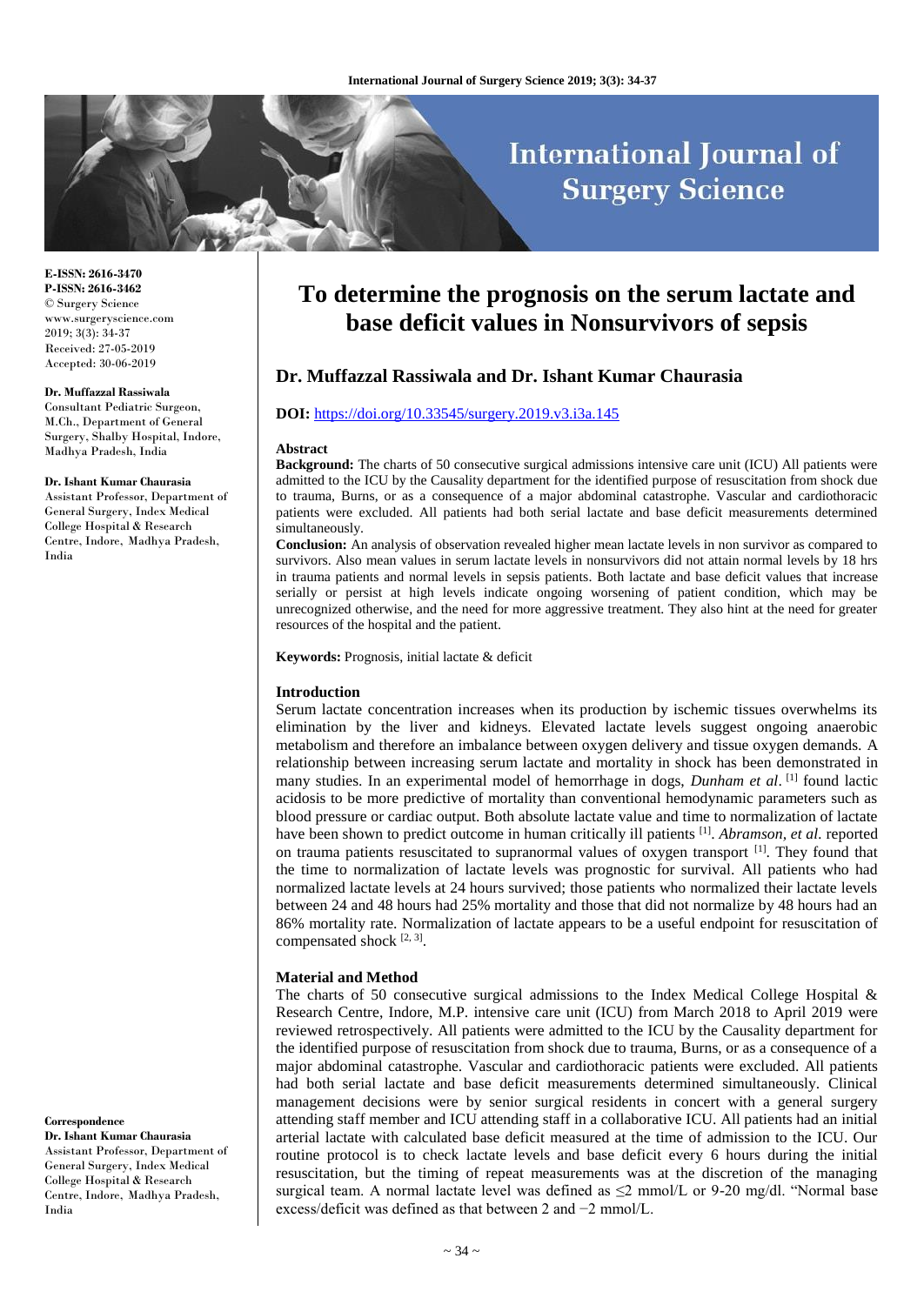Demographic, hemodynamic, laboratory and outcome data were recorded.

Initial and 18th-hour lactate and base deficit levels, as well as time to lactate clearance were compared among survivors and nonsurvivors for the entire group. Patients were also stratified into four groups based on lactate clearance time. Group 1 never achieved normal lactate levels. Group 2 normalized lactate within 12 hours. Group 3 achieved a normal lactate level between 13 and 18 hours, and group 4 took longer than 18 hours to normalize. These groups were then compared with respect to mortality, morbidity, and functional status at time of discharge. Parametric data were analyzed by Chi-square test.

Statistical significance was set at a *P* value less than 0.05. Statistical analyses were performed using Microsoft Excel.

### Burns or Gastrointestinal catastrophe.

- Patients of age above 12 years.
- Patients of suspected or overt sepsis
- A total of 50 patients were included from August 2003 to August 2005.

## **2. Exclusive criteria**

- Patients below 12 years (i.e. Pediatric group)
- **Patients with serious medical problem like hypertension,** diabetes mellitus, CHD, malignancy, liver disorder etc.
- **Patient of head injuries and psychiatric disorder with history** of alcohol ingestion
- Known Inborn Error of Lactate metabolism.

#### **Results**

## **1. Selection of patient**

Patients presenting with Hypovolemic shock of trauma,

| S. No.                         | Lac               | <b>BD</b>         |
|--------------------------------|-------------------|-------------------|
| 1. Adm                         | 59                | $-3$              |
| $6th$ hr                       | 52                | $-5$              |
| $\overline{12^{th}}$ hr        | 46                | $-2$              |
| $18th$ hr                      | 41                | $-5$              |
| 5. Adm                         | 68                | $-13$             |
| $6th$ hr                       | 49                | $-12$             |
| $\overline{12^{th}}$ hr        | 35                | $-12$             |
| $18th$ hr                      | 30                | $-13$             |
| 12. Adm                        | 82.1              | $-4.4$            |
| $6th$ hr                       | 78.5              | $-3.3$            |
| $\overline{12^{th}}$ hr        | 72.1              | $-4$              |
| $18th$ hr                      | 61                | $-6.9$            |
| 17. Adm                        | 43.4              | $-7.8$            |
| $6th$ hr                       | 30.2              | $-5$              |
| $12th$ hr                      | 32.2              | $-6$              |
| $18th$ hr                      | 33.5              | $-7.5$            |
| 24. Adm                        | 43                | $-5.2$            |
| $6th$ hr                       | 32.5              | $-4.5$            |
| $\overline{1}2^{\text{th}}$ hr | 30.9              | $-7.1$            |
| $18^{\rm th}$ hr               | 30                | $-6.\overline{3}$ |
| 37. Adm                        | 65                | $-10.2$           |
| $\overline{6^{th}}$ hr         | 58                | $-7.6$            |
| $12th$ hr                      | 49                | $-5.6$            |
| $18th$ hr                      | 37.2              | $-0.5$            |
| $38.$ Adm                      | 65.3              | $-1.4$            |
| $\overline{6^{th}}$ hr         | $\overline{53.2}$ | $-2.3$            |
| $12th$ hr                      | 54.2              | $-1.4$            |
| $18th$ hr                      | 35.4              | $-0.3$            |
| $48.$ Adm                      | 65.5              | $-2.5$            |
| $6th$ hr                       | 58.5              | $-0.6$            |
| $12th$ hr                      | 42.2              | $-0.9$            |
| $18th$ hr                      | 46.3              | $-4.1$            |

**Table 1:** Serum Lactate and Base Deficit in Nonsurvivors of Sepsis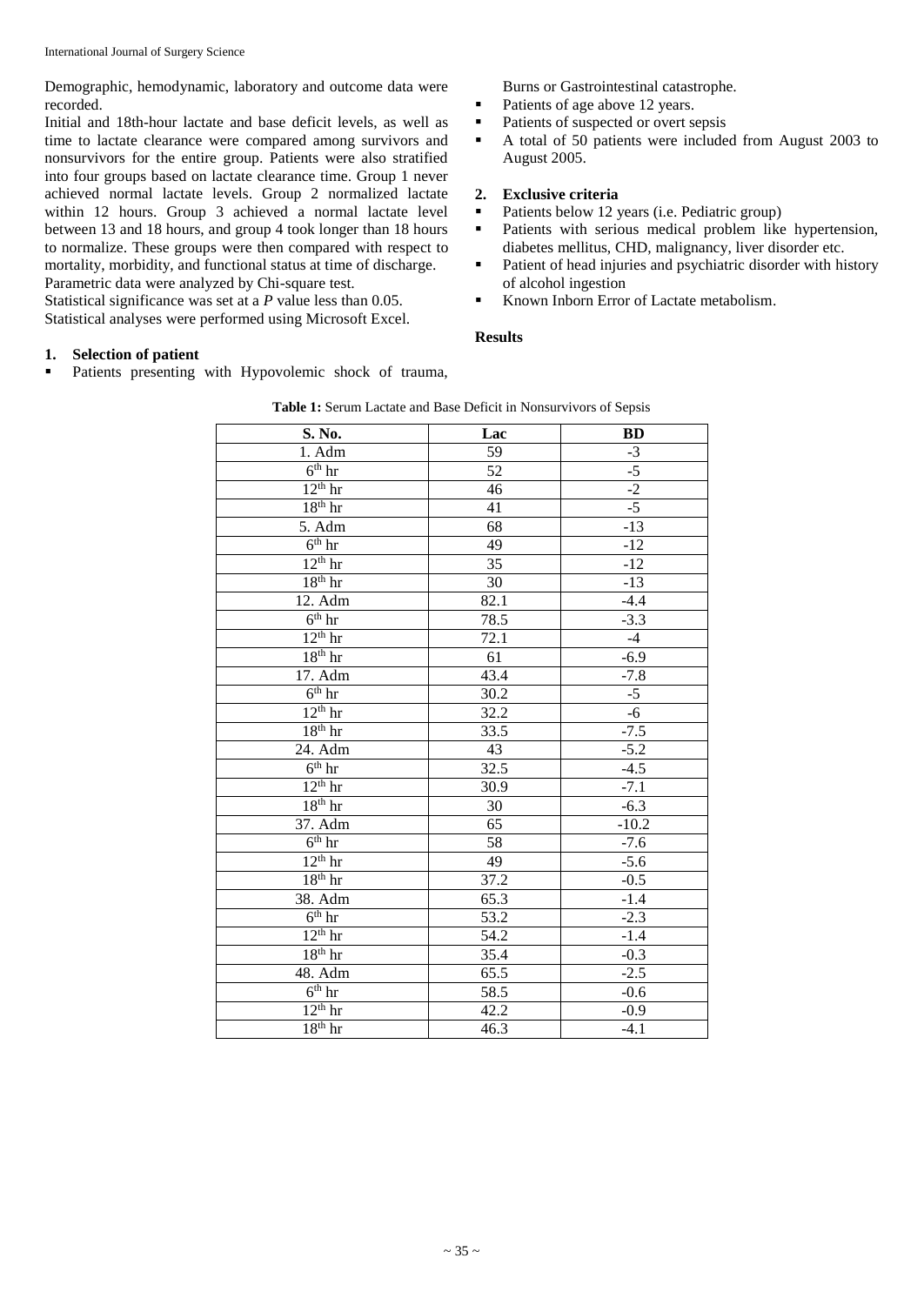

**Fig 1:** Serial Lactate Values in Nonsurvivors of Sepsis



**Fig 2:** Serial Base Deficit Values in Nonsurvivors of Sepsis

#### **Discussion**

The base deficit is readily and rapidly obtainable and as a nearly stoichiometric relationship to serum lactate. This relationship was confirmed when *James et al.* and *Canizaro et al.* noted a decrease in base deficit associated with normalization of serum lactate levels after resuscitation [4, 5].

Our report indicates that initial serum lactate and base deficit values at admission is a reliable indicator of the relative magnitude of volume deficit. The volume of fluid required for resuscitation was greater in the groups with the more severe base deficit [6].

The results of this study indicate that lactate level is superior to base deficit as a marker for shock and resuscitation. Lactate levels on admission and after 18 hours in hospital separated survivors from non-survivors. This relationship held true for

trauma patients, nontrauma surgical ICU patients, and all patients combined, making it a useful marker for potential mortality in all types of shock encountered [7].

#### **Conclusion**

An analysis of observation revealed higher mean lactate levels in non-survivor as compared to survivors. Also mean values in serum lactate levels in non-survivors did not attain normal levels by 18 hrs in trauma patients and normal levels in sepsis patients. Both lactate and base deficit values that increase serially or persist at high levels indicate ongoing worsening of patient condition, which may be unrecognized otherwise, and the need for more aggressive treatment. They also hint at the need for greater resources of the hospital and the patient.